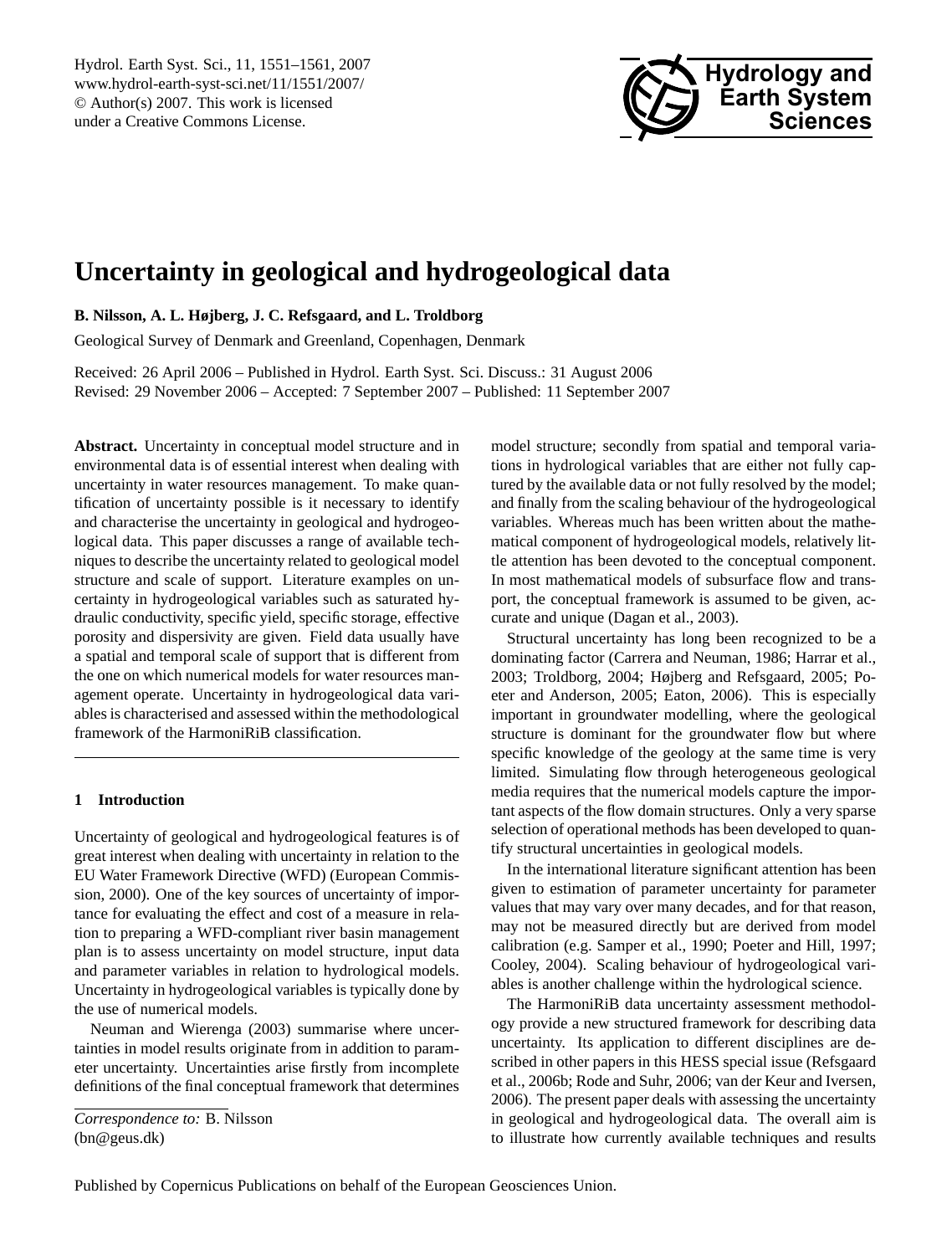can be used to describe the uncertainty related to geological and hydrogeological data at the river basin scale. Specific objectives are firstly to characterize uncertainty within the methodological framework given by Brown et al. (2005) and van Loon and Refsgaard (2005). Secondly, based on published information, to give examples on variability from literature on input data, parameter values and geological model structure interpretations. This paper will have main focus on physical data uncertainty in the saturated zone unlike van der Keur and Iversen (2006), that primarily covers the physical and chemical data in the unsaturated zone.

The present work in this paper is part of an ongoing research project, HarmoniRiB, that is supported under EU 5th Framework Programme. The overall goal of HarmoniRiB is to develop methodologies for quantifying uncertainty and its propagation from raw data to concise management information. The HarmoniRiB framework application is briefly outlined in Sect. 3.3, while Refsgaard et al. (2005) present further details about the HarmoniRiB project.

# **2 Uncertainty in geological model structure**

## 2.1 What is a hydrogeological conceptual model?

Many scientists and practitioners have difficulties finding consensus on defining terminology and guiding principles on hydrogeological conceptual modelling. Neuman and Wierenga (2003) describe a hydrogeological model as a framework that serves to analyse, qualitatively and quantitatively, subsurface flow and transport at a site in a way that is useful for review and performance evaluation.

Anderson and Woessner (1992) point out that a conceptual model is a simplification of the problem, where the associated field data are organised in such a way, that the system can be analysed more readily. When numerical modelling is considered the conceptual model should define the hydrogeological structures relevant to be included in the numerical model given the modelling objectives and requirements, and help to keep the modeller tied into reality and exert a positive influence on his subjective modelling decisions. The nature of the conceptual model determines the dimensions of the model and the design of the grid.

An important part of the conceptual model for groundwater modelling is related to the geological structure and how this is represented in the numerical model. Among hydrogeologists it is very common to use the hydrofacies modelling approach to construct conceptual models for specific types of sedimentary environments. *Hydrofacies* or *hydrogeological facies* are used for homogeneous but not necessarily isotropic hydrogeological units that are formed under conditions, which lead to similar characteristic hydraulic properties (Anderson, 1989). Numerous papers address the hydrogeological conceptualisation using hydrofacies: e.g. in glacial melt water-stream sediment and till (An-

derson, 1989), buried valley aquifers (Ritzi et al., 2000); and alluvial fan depositional systems (Weissmann and Fogg, 1999). Comprehensive reviews and compilations of this issue can be found in e.g. Koltermann and Gorelick (1996) and Fraser and Davis (1998).

2.2 Where do uncertainties arise from in conceptual models?

Descriptive methods are used to create images of subsurface geological depositional architecture by combining sitespecific and regional data with conceptual depositional models and geological insight. For a given field site, descriptive methods produce one deterministic image of the aquifer architecture, acknowledging heterogeneity but not describe it in a deterministic way at scales ranging from stratigraphical features (m scale) to basin fill (river basin scale). Large scale heterogeneity may be recognised but most often smaller scale heterogeneity is not captured. Often, sedimentary strata are divided into multiple layers designated as aquifers or aquitards. The assumption is made that geological facies define the spatial arrangement of hydraulic properties dominating groundwater flow and transport behaviour (Anderson, 1989; Fogg, 1986; Klingbeil et al., 1999; Bersezio et al., 1999; Willis and White, 2000). This assumption can be checked using hydraulic property measurements to define facies.

2.3 Strategies on assessing uncertainty in the geological model structure

Errors in the conceptual model structure may be analysed by considering different conceptualisations or scenarios. In the scenario approach a number of alternative plausible conceptual models are formulated and applied in a model to provide model predictions. The differences between the model predictions based on the alternative conceptualisations are then taken as a measure of the model structure uncertainty.

The influence of different model conceptualisations may be evaluated by having alternative conceptual models based on different geological interpretations (Selroos et al., 2001; National Research Council, 2001). Harrar et al. (2003) and Højberg and Refsgaard (2005) present two different examples, both using three different conceptual models, based on three alternative geological interpretations for multi-aquifer system representative of eastern part of Denmark with glacial till plains (Højberg and Refsgaard, 2005) and in sandy outwash plains in the western part of Denmark (Harrar et al., 2003). Each of the models was calibrated against piezometrical head data using inverse optimisation. In both studies, the three models performed equally well in reproducing the groundwater head used for calibration. Using the models in predictive mode they resulted in very similar well field capture zones. However, when the models were used to extrapolate beyond the calibration data for predictions of solute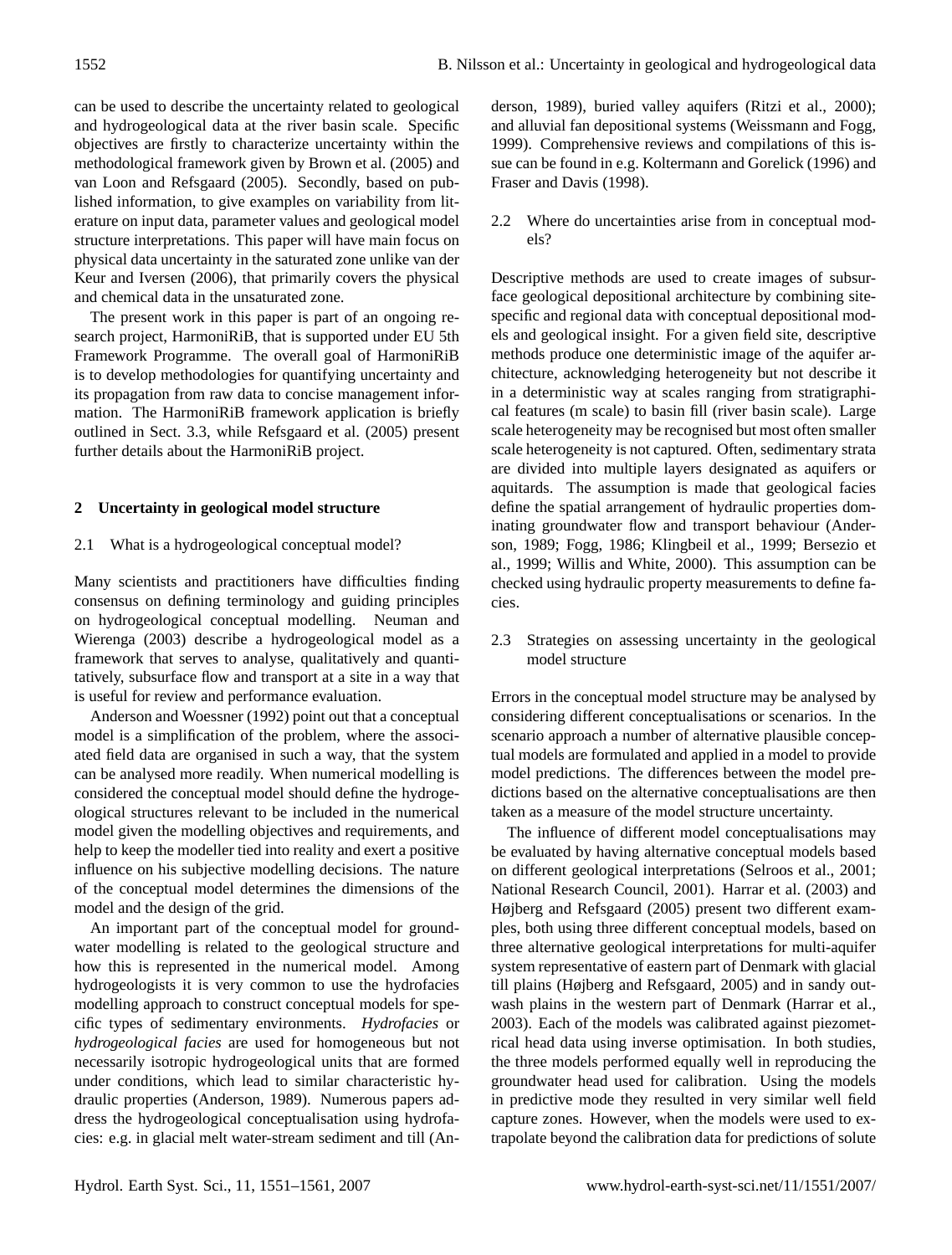

a simple (upper), in an intermediary (middle), and in a complex d simple (apper), in an intermediary (imadic), and in a complex discussed by discussed by discussed by discussed by discussed by discussed by discussed by discussed by discussed by discussed by discussed by discussed by di **Fig. 1.** Geological complexity and simulated age distribution. In

overlap of uncertainty ranges between the three models by transport and travel times the three models differed dramatically. When assessing the uncertainty contributed by the model parameter values using Monte Carlo simulations, the Højberg and Refsgaard (2005) significantly decreased when moving from groundwater heads to capture zones and travel times. The larger the degree of extrapolation, the more the underlying conceptual model dominates over the parameter uncertainty and the effect of calibration. However, the parameter uncertainty can not compensate for the variability (uncertainty) in the geological model structure.

The importance of geological interpretations on groundwater flow and age (particle tracking) predictions have been studied by Troldborg (2000, 2004). Using a zonation approach three different conceptual models were constructed based on an extensive borehole database (Fig. 1). The three models differed in complexity. Calibrations of the models were performed using inverse calibration against hydraulic head and discharge measurements. Numerical simulation of groundwater age was carried out using a particle tracking model. Although the three models provided very similar calibration fits to groundwater heads, a model extrapolation to predictions of groundwater ages revealed very significant differences between the three models, which were explained by the differences in underlying hydrogeological interpretations.

Conditional geostatistical simulations is frequently used to address issues related to spatial distribution of conductivity (de Marsily et al., 1998; Kupfersberger and Deutsch, 1999). Most frequently, though, it is used after conceptualization



 $\frac{1}{\text{Binomial state}}$   $\text{Fig. 2.}$  Relationship between the geometric mean measured hyent field measurement methods in coarse-grained fluvial sediments<br>  $\mathbf{F} = \mathbf{F} \cdot \mathbf{F} \cdot \mathbf{F} \cdot \mathbf{F} \cdot \mathbf{F} \cdot \mathbf{F} \cdot \mathbf{F} \cdot \mathbf{F} \cdot \mathbf{F} \cdot \mathbf{F} \cdot \mathbf{F} \cdot \mathbf{F} \cdot \mathbf{F} \cdot \mathbf{F} \cdot \mathbf{F} \cdot \mathbf{F} \cdot \mathbf{F} \cdot \mathbf{F} \cdot \mathbf$ draulic conductivity and the support volume (sample size) for differin Wisconsin. From Bradbury and Muldoon (1990).

of aquifer structures to generate conditional realizations of conductivity within hydrological units (facies) e.g. input for Monte Carlo analysis. A good example of this is found in Zimmerman et al.(1998), where they compared seven different geostatistical approaches in combination with inverse modelling to simulate travel times and travel paths of conservative tracer through four synthetic aquifer data sets.

Geostatistical methods that can simulate hydrofacies distributions at different scale are divided into structural and process imitating methods (Koltermann and Gorelick, 1996). De Marsily et al. (1998) point out that process imitating methods cannot be conditioned to local available information. Carle and Fogg (1996 and 1997) present a transition probability geostatistical framework that can be conditioned to hard as well as soft data in simulating hydrofacies distributions. There are several examples on application which include simulation of alluvial fan systems (Fogg et al., 1998; Weissmann et al., 1999; Weissmann and Fogg, 1999), river valley aquifer systems (Ritzi et al., 1994; Ritzi et al., 2000), Quaternary aquifer complex (Troldborg et al.,  $2007<sup>1</sup>$  $2007<sup>1</sup>$  $2007<sup>1</sup>$ ) and sandlenses distribution within glacial till in (Sminchak et al., 1996; Petersen et al., 2004).

 $\epsilon$  extrapolation egy that embodies a systematically and comprehensive were explained ological conceptualisation, model development and pre-Neuman and Wieranga (2002) present a generic stratmultiple conceptual model approach, including hydrogedictive uncertainty analysis. The strategy encourages an iterative approach to modelling, whereby an initial

<span id="page-2-0"></span><sup>&</sup>lt;sup>1</sup>Troldborg, L., Refsgaard, J. C., Jensen, K. H., Engesgaard, P.,  $C_{\text{sub}}$  Carles S. E., Application of transition apply little acceptation in and Carle, S. F.: Application of transition probability geostatistics in hydrological modelling of a Quaternary aquifer complex, in preparation, 2007.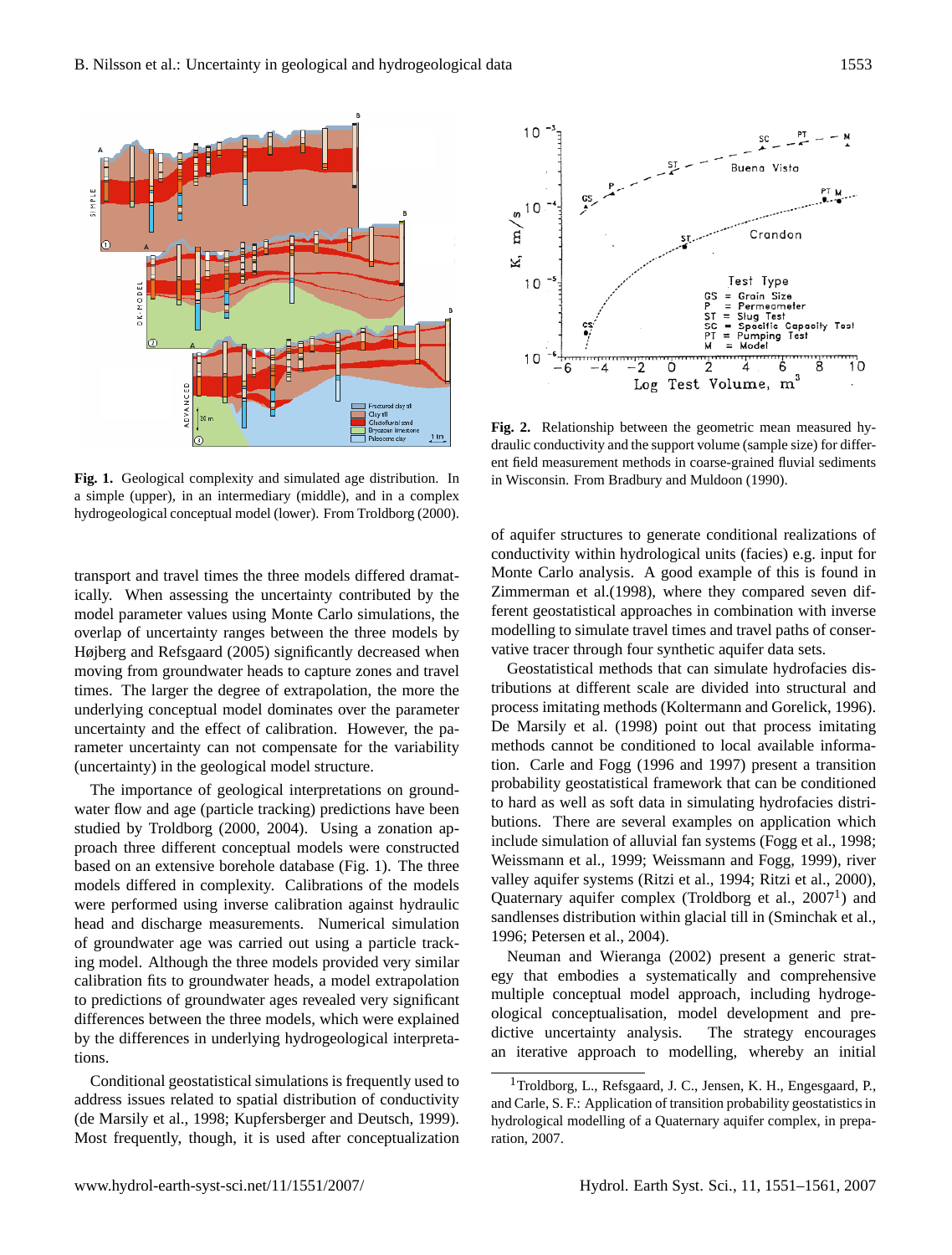|  |  |  |  |  |  | Table 1. Classification of scales of sedimentary heterogeneity (From Koltermann and Gorelick, 1996). |
|--|--|--|--|--|--|------------------------------------------------------------------------------------------------------|
|--|--|--|--|--|--|------------------------------------------------------------------------------------------------------|

| Scale name:                                      | Basin                                                                                                                                       | Depositional<br>environ-<br>ments                                                                           | Channels                                                                                      | Stratigraphical features                                                                             | Flow regime features                                                                                                                          | Pores                                                                                                           |
|--------------------------------------------------|---------------------------------------------------------------------------------------------------------------------------------------------|-------------------------------------------------------------------------------------------------------------|-----------------------------------------------------------------------------------------------|------------------------------------------------------------------------------------------------------|-----------------------------------------------------------------------------------------------------------------------------------------------|-----------------------------------------------------------------------------------------------------------------|
| Approximate<br>length scale                      | $3 \text{ km} \rightarrow 100 \text{ km}$                                                                                                   | $80 \text{ m} - 3 \text{ km}$                                                                               | $5 m - 80 m$                                                                                  | $0.1 m - 5 m$                                                                                        | $2$ mm $-0.1$ m                                                                                                                               | $<$ 2 mm                                                                                                        |
| Geologic features                                | Basin geometry,<br>strata<br>geometries,<br>structural<br>lithofacies.<br>features.<br>regional facies trends                               | Multiple facies,<br>facies<br>relations,<br>morphologic<br>features                                         | Channel geometry, bed-<br>ding type and extent,<br>lithology, fossil content                  | Abundance of sedimen-<br>tary structures, stratifi-<br>cation type, upward fin-<br>ing/or coarsening | Primary<br>sedimentary<br>ripples,<br>structures:<br>cross-bedding.<br>parting<br>lineation,<br>lamination.<br>soft sediment deforma-<br>tion | Grain size, shape, sort-<br>packing, orienta-<br>ing,<br>composition, ce-<br>tion.<br>ments, interstitial clays |
| Heterogeneity<br>affected by                     | Faults (sealing) folding,<br>External controls (tec-<br>tonic.<br>level. cli-<br>sea<br>matic history), thickness<br>trends, unconformities | Fractures (open or tight),<br>intra-basinal controls (on<br>fluid dynamics and depo-<br>sitional mechanism) | Frequency of shale beds,<br>sand and shale body ge-<br>ometries, sediment load<br>composition | Bed boundaries, minor<br>channels, bars, dunes                                                       | Uneven diagenetic pro-<br>sediment trans-<br>cesses.<br>port mechanisms, biotur-<br>bation                                                    | diagene-<br>Provenance.<br>sis, sediment<br>transport<br>mechanisms                                             |
| Observations/<br>measurement tech-<br>niques     | Maps, seismic profiles,<br>cross-sections                                                                                                   | Maps,<br>cross-sections.<br>lithologic<br>and<br>geo-<br>physical<br>logs,<br>seismic<br>profiles           | Outcrop, cross-well to-<br>mography, lithologic and<br>geophysical logs                       | Outcrop, lithologic and<br>geophysical logs                                                          | Core plug, hand sample,<br>outcrop                                                                                                            | Thin section, hand lens,<br>individual clast, aggre-<br>gate analysis                                           |
| Support volume of<br>hydraulic measure-<br>ments | Shallow crustal proper-<br>ties                                                                                                             | Regional<br>long<br>term<br>pumping or tracer tests)                                                        | Local (short term pump-<br>ing or tracer tests)                                               | Near-well (non-pumping)<br>tests-height of screened<br>interval)                                     | Core plug analysis (per-<br>meameter)                                                                                                         | Several<br>$(mini-$<br>pores<br>permeameter)                                                                    |

Table 2. The sources of uncertainty on groundwater head values and the assessed error values in this respect. Modified from Sonnenborg (2001).

| Source of uncertainty    | Type of uncertainty                                                                              | Assessed error value                                                                                                                                                                                       |
|--------------------------|--------------------------------------------------------------------------------------------------|------------------------------------------------------------------------------------------------------------------------------------------------------------------------------------------------------------|
| Field instruments        | Measurement error                                                                                | Assessed to be: 0.1 m                                                                                                                                                                                      |
| Level of well            | Errors in assessing the level of the<br>well, relative to which the obser-<br>vation is made.    | Assessed on the basis of topo-<br>graphic maps: 1.5 m                                                                                                                                                      |
| Location of well         | Scaling errors as the well may<br>be located randomly within the<br>$1 \text{ km}^2$ model grid. | Estimated as a typical hydraulic<br>gradient multiplied by half the<br>grid size: $1.5 \text{ m}$                                                                                                          |
| Geological heterogeneity | Scaling error due to geologi-<br>cal heterogeneity within a model<br>grid.                       | According to Gelhar (1986) to<br>be assessed as the autocorrelation<br>length scale for log K multiplied<br>to the standard deviation of log K<br>and the average hydraulic gradi-<br>ent: $2.1 \text{ m}$ |
| Non-stationarity         | Error due to non-stationarity. The<br>observed data originate from dif-<br>ferent seasons.       | The error may be assessed as<br>half the typical annual fluctua-<br>tion: $0.5 \text{ m}$                                                                                                                  |
| Other effects            | E.g. due to vertical scaling error<br>and variations in topography.                              | Assessed to be: 0.5 m                                                                                                                                                                                      |

conceptual-mathematical model is gradually altered and/or refined until one or more likely alternatives have been identified and analysed.

Professionals within the discipline have not yet agreed upon a procedure for ranking or weighting conceptual models. Poeter and Anderson (2005) introduce a multimodel ranking and interference, which is a simple and effective approach for the selection of a best model: one that balances under fitting with over fitting. Neuman and Wierenga (2003) propose and apply the Maximum Likelihood Bayesian Averaging (MLBA) approach for assessment of the joint predictive uncertainties in the conceptual-mathematical model structure and its parameters. Finally, Refsgaard et al. (2006a) propose a strategy that combines multiple conceptual models and the pedigree approach (Funtowicz and Ravetz, 1990) for assessing the overall tenability of models in one formalised protocol. The level of subjectivity can to some degree be reduced using expert elicitation, which is a structured process to elicit subjective judgements from experts.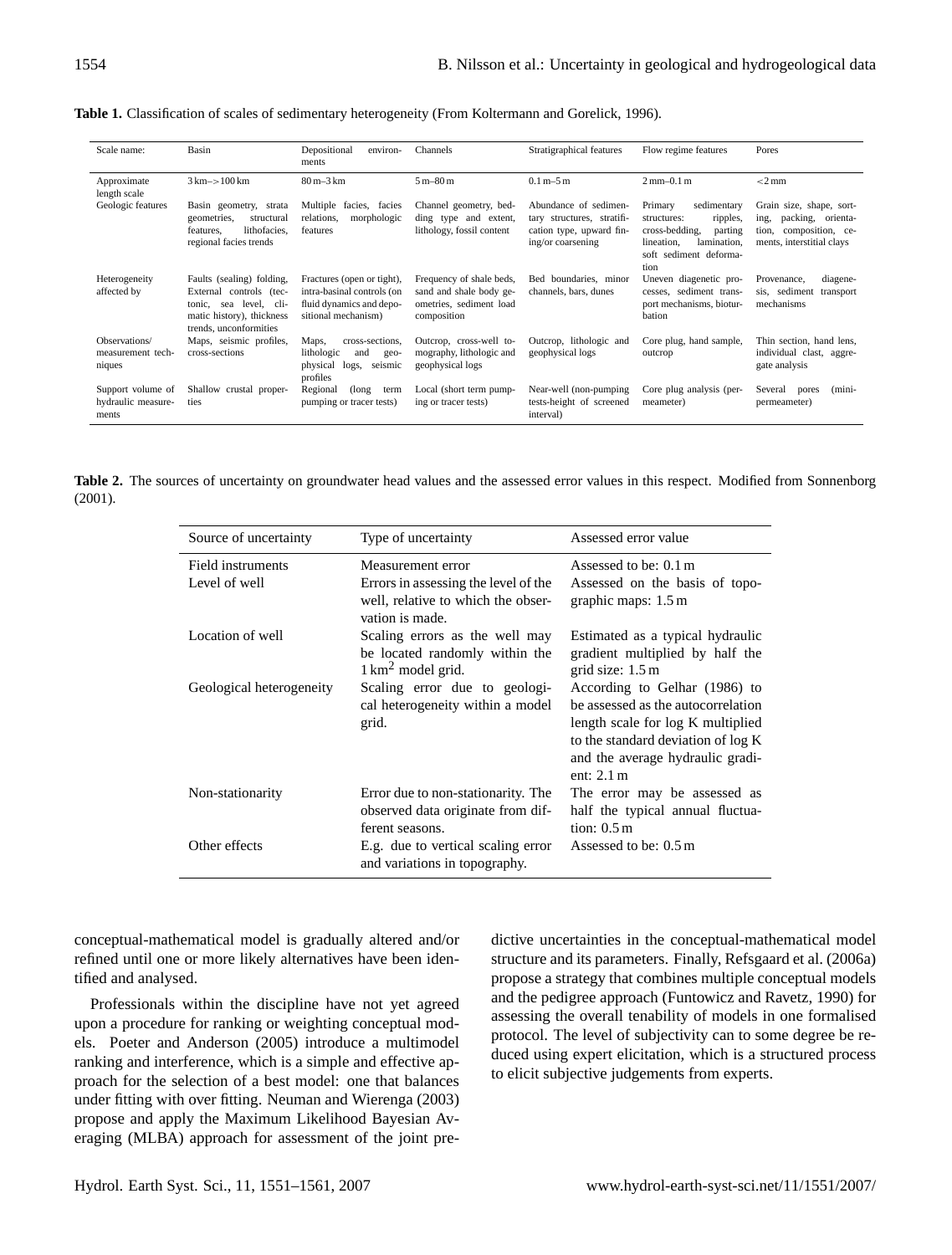| Medium                          | Standard<br>deviation<br>(m) | Correlation length (m)         |                                                                         | Correlation scale (m) |                |
|---------------------------------|------------------------------|--------------------------------|-------------------------------------------------------------------------|-----------------------|----------------|
|                                 |                              | horizontal                     | vertical                                                                | horizontal            | vertical       |
|                                 |                              |                                | Transmissivity data (depth-averaged observations based on pump tests)   |                       |                |
| alluvial aquifer                | 0.6                          | 150                            |                                                                         | 5000                  |                |
| alluvial aquifer                | 0.8                          | 820                            |                                                                         | 5000                  |                |
| alluvial-basin aquifer          | 1.0                          | 800                            |                                                                         | 20 000                |                |
| alluvial aquifer                | 0.4                          | 1800                           |                                                                         | 25 000                |                |
| alluvial-basin aquifer          | 1.22                         | 4000                           |                                                                         | 30 000                |                |
| limestone aquifer               | 2.3                          | 6300                           |                                                                         | 30 000                |                |
| limestone aquifer               | 2.3                          | 3500                           |                                                                         | 40 000                |                |
| sandstone aquifer               | 1.4                          | 17500                          |                                                                         | 50000                 |                |
| chalk aquifer                   | 1.7                          | 7500                           |                                                                         | 80000                 |                |
| sandstone aquifer               | 0.6                          | $4.5 \times 10^{4}$            |                                                                         | $5 \times 10^5$       |                |
|                                 |                              |                                | Soils (based on observed vertical infiltration rates at ground surface) |                       |                |
| alluvial silty-clay loam soil   | 0.6                          | 0.1                            |                                                                         | 6                     |                |
| weathered shale subsoil         | 0.8                          | $\leq$ 2                       |                                                                         | 14                    |                |
| prairie soil                    | 0.6                          | 8                              |                                                                         | 100                   |                |
| Homra red Mediterranean soil    | $0.4 - 1.1$                  | $14 - 39$                      |                                                                         | 100                   |                |
| alluvial soil                   | 0.9                          | 15                             |                                                                         | 100                   |                |
| fluvial soil                    | 1.0                          | 7.6                            |                                                                         | 760                   |                |
| gravely loamy sand soil         | 0.7                          | 500                            |                                                                         | 1600                  |                |
|                                 |                              | Three-dimensional aquifer data |                                                                         |                       |                |
| fluvial sand                    | 0.9                          | >3                             | 0.1                                                                     | 14                    | 5              |
| glacial-lacustrine sand aquifer | 0.6                          | 3                              | 0.12                                                                    | 20                    | $\overline{2}$ |
| glacial outwash sand            | 0.5                          | 5                              | 0.26                                                                    | 20                    | 5              |
| outwash sand and gravel outcrop | 0.8                          | 5                              | 0.4                                                                     | 30                    | 30             |
| eolian sandstone                | 0.4                          | 8                              | 3                                                                       | 30                    | 60             |
| fluvial sand and gravel aquifer | 2.1                          | 13                             | 1.5                                                                     | 90                    | $\tau$         |
| sand and gravel aquifer         | 1.9                          | 20                             | 0.5                                                                     | 100                   | 20             |
| sandstone aquifer               | $1.5 - 2.2$                  |                                | $0.3 - 1.0$                                                             |                       | 100            |

**Table 3.** Data on variance and correlation scales of the natural logarithm of hydraulic conductivity or transmissivity (From Gelhar, 1993).

## **3 Uncertainty in hydrogeological data**

## 3.1 Scaling issues

One of the great and very general challenges within the hydrological science is to understand the impact of changing scales on various process descriptions and parameter values. The average volume of hydrogeological measurements (also named support volume) is ranging many orders of magnitude depending on the size of volume representing the individual measurements. Spatial heterogeneity as a function of scale is well documented in the literature for saturated hydraulic conductivity (Clauser, 1992, Sánchez-Vila et al., 1996; Nilsson et al., 2001). Values of the saturated hydraulic conductivity depend on the volume of substrate sampled by the applied hydraulic testing method. A literature example in coarsegrained fluvial sediments (Bradbury and Muldoon, 1990) is shown in Fig. 2. It is evident that the mean hydraulic conductivity increases as the support volume of the tests increases.

Aquifers contain many scales of hydrofacies or hydrogeological facies, which controls the hydraulic conductivity structure. The descriptive nature of many classifications makes them somewhat subjective; however, they provide a useful basis for comparison between multiple scales of geological heterogeneity (Koltermann and Gorelick, 1996) (Table 1). Scales of geological and hydraulic conductivity structure are based on (a) size of the geological features, (b) genetic origin, (c) support length (porous media measurement volumes).

An example dealing with upscaling of uncertainty on groundwater heads from a point scale to a  $1 \text{ km}^2$  grid scale is given in Henriksen et al. (2003). Groundwater head data are measured in observation wells, i.e. with a measurement support scale of a few  $cm<sup>2</sup>$ . When used to compare with simulated heads simulated by a groundwater model with a spatial resolution of  $1 \text{ km}^2$  the relevant uncertainty of the measured head should also include its uncertainty in representing average groundwater head over the  $1 \text{ km}^2$ . In addition the point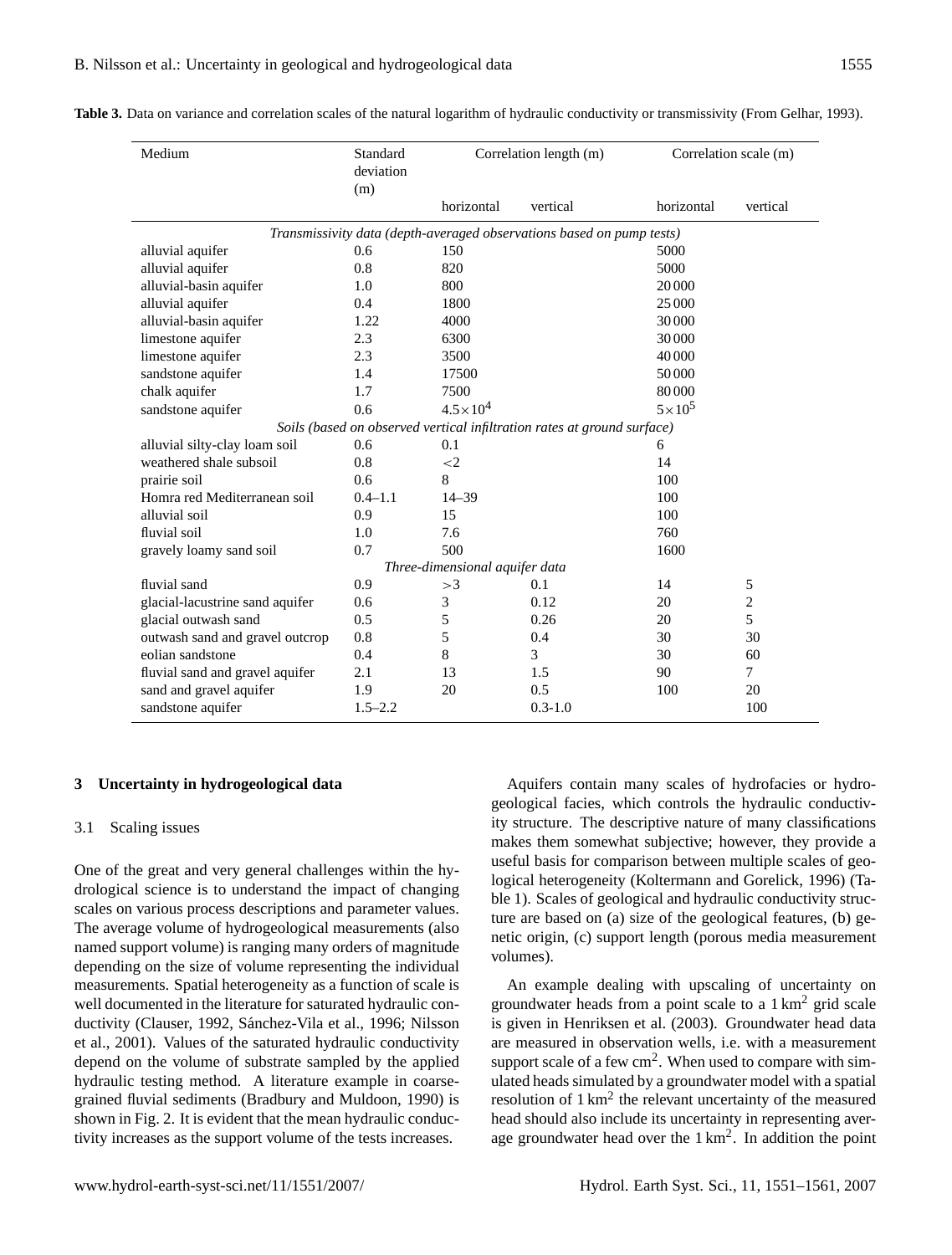

iment; the largest symbols indicate the most reliable data. (Gelhar, is ranging mu **Fig. 3.** Longitudinal dispersivity data plotted versus scale of exper-1986).

sources or uncertainty and their respective contributions in this respect are shown in Table 2. Assuming mutual indescale value representing a small time scale (e.g. 10 s) should be upscaled to show its representativeness of an average annual value, taking the seasonal variations into account. The sources of uncertainty and their respective contributions in pendence between these individual errors the aggregated uncertainty of the observed head data relative to model simulations at a  $1 \text{ km}^2$  scale can be estimated as the square root of the sum of the squared errors, summing up to 3.1 m.

## 3.2 Variability on hydraulic properties

Data on spatial variability investigated by means of geostatistical methods have obtained significant attention in the scientific literature (Isaaks and Srivastava, 1989). For all practical purposes at the time scales relevant for this paper the variables are considered invariant. Several studies have focused on the determination of spatial correlation length scales for different hydraulic properties (e.g. Dagan, 1986; Gelhar, 1993). Variability becomes uncertain because it cannot be captured by direct field or laboratory measurements. Instead, the parameter variability is recognised by the geostatistical measure like mean, variance and correlation length.

## 3.2.1 Hydraulic conductivity (K)

Gelhar (1993) summarise the standard deviation and correlation lengths  $(\lambda)$  of hydraulic conductivity from several field studies in Table 3, which covers a wide range of field scales

**Table 4.** Value ranges of effective porosity (n), specific yield  $(S_y)$ and specific storage  $(S<sub>s</sub>)$ . Data sources: a) Freeze and Cherry (1979), b) Anderson (1989), and c) Smith and Weathcroft (1992).

| Material        | n <sub>a</sub> | $S_v^{b+c}$    | $S_s^{b+c}$         |
|-----------------|----------------|----------------|---------------------|
| Gravel          | $25 - 40$      | $0.2 - 0.4$    | $10^{-4} - 10^{-6}$ |
| Sand            | $25 - 50$      | $0.1 - 0.3$    | $10^{-3} - 10^{-5}$ |
| Clay            | $40 - 70$      | $0.01 - 0.1$   | $10^{-3} - 10^{-4}$ |
| Sand and gravel | $20 - 35$      | $0.15 - 0.25$  | $10^{-3} - 10^{-4}$ |
| Sandstone       | $5 - 30$       | $0.05 - 0.15$  | $10^{-3} - 10^{-5}$ |
| Limestone       | $0 - 20$       | $0.005 - 0.05$ | $10^{-3} - 10^{-5}$ |
| Shale           | $0-10$         | $0.005 - 0.05$ | $10^{-3} - 10^{-5}$ |
|                 |                |                |                     |

and seems to indicate that the length scale of field data for which correlation length and standard deviation have been assessed increases with increasing field scale.

Different measurement techniques used to determine saturated hydraulic conductivity representing 13 orders of magnitude in a coarse-grained fluvial material are shown in Fig. 2. The hydraulic conductivity of various geological materials is ranging multiple orders of magnitude with unfractured bedrocks and matrix permeability in glacial tills in the lower end and unconsolidated sediments in the middle to upper end.

3.2.2 Storage coefficients, effective porosity and dispersivity

Correlation lengths of specific yield  $(S_y)$ , specific storage  $(S<sub>s</sub>)$  and effective porosity (n) are not found in the literature. The range of values related to different soil types are available (Table 4). The longitudinal dispersivity  $(\alpha)$  has been compiled in Fig. 3 from many field sites with very different geological setting around the world (Gelhar, 1986). These data indicates that a longitudinal dispersivity in the range of 1 to 10 m would be reasonable for a site of dimensions on the order of 1 km, whereas the range of 10 to 1000 m would cover the river basin length scale on the order of few km to more than 100 km. The dispersivity value typically varies by 2 to 3 orders of magnitude depending on which length that are of interest.

3.3 Classification of data uncertainty in accordance to HarmoniRiB terminology and classes

As part of the data processing the HarmoniRiB project partners have characterised and assessed the data uncertainty using the new methodology described by Brown et al. (2005) and using the DUE (Data Uncertainty Engine) software tool (Brown and Heuvelink, 2006). This new methodology has been further elaborated in van Loon and Refsgaard (2005).

The new methodology comprises an integrated framework for assessing and recording uncertainties about environmental data. It provides sufficient flexibility for application to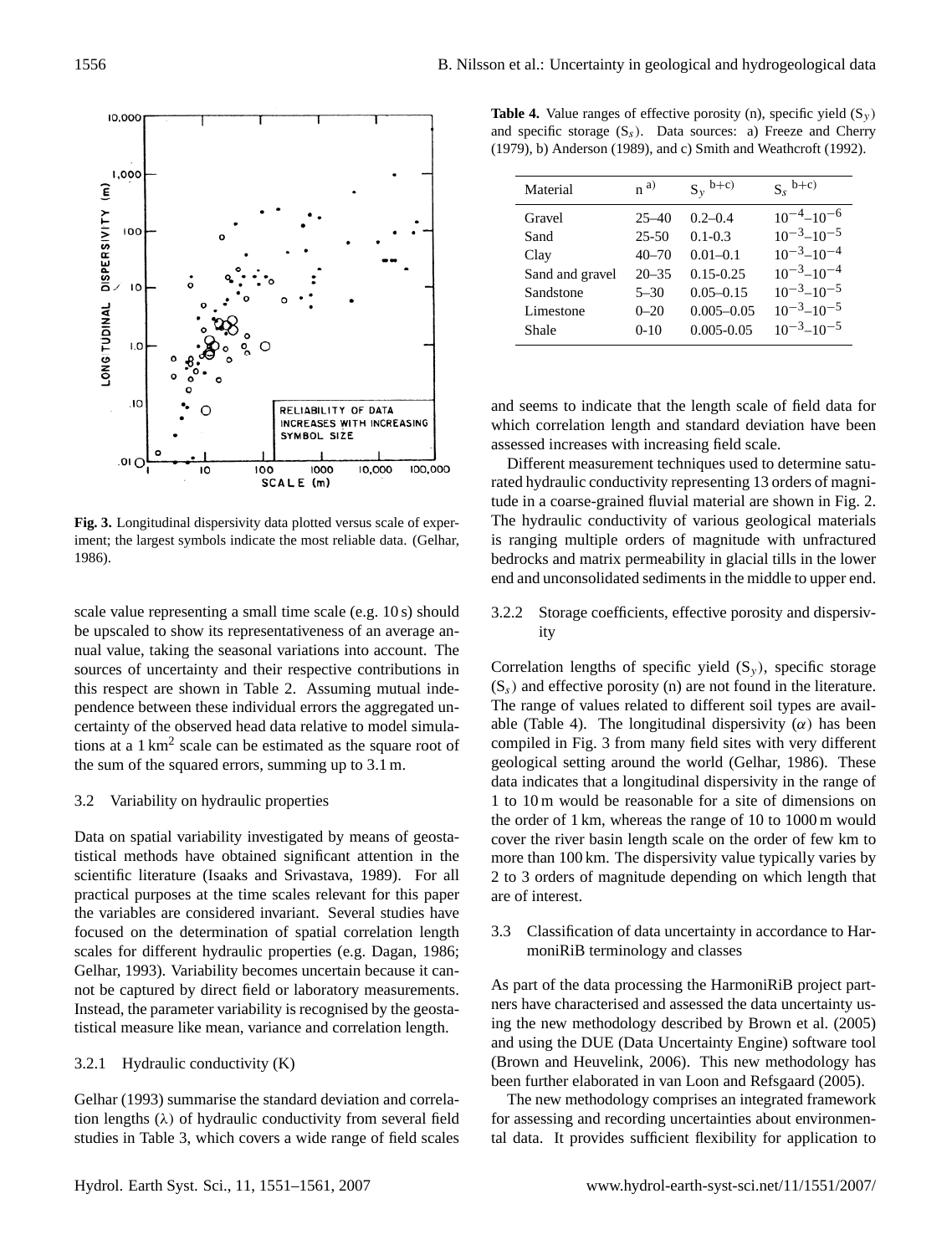**Table 5.** The subdivision and coding of attribute uncertaintycategories, along the "axes" of space-time variability and measurement scale (van Loon and Refsgaard, 2005).

| Space-time variability       | Measurement scale       |                       |                |  |
|------------------------------|-------------------------|-----------------------|----------------|--|
|                              | Continuous<br>numerical | Discrete<br>numerical | Categorical    |  |
| Constant in space and time   | A1                      | A2                    | A <sup>3</sup> |  |
| Varies in time, not in space | B1                      | B2                    | R3             |  |
| Varies in space, not in time | C <sub>1</sub>          | C2                    | $C_3$          |  |
| Varies in time and space     | D1                      | D <sub>2</sub>        | D3             |  |

**Table 6.** Types of empirical uncertainty (van Loon and Refsgaard, 2005).

|                | Code Explanation                                      |
|----------------|-------------------------------------------------------|
| M1             | Probability distribution or upper & lower bounds      |
| M <sub>2</sub> | Qualitative indication of uncertainty                 |
| M3             | Some examples of different values a variable may take |

various fields of hydrology without being overly complex. The methodology is based on a distinction between the empirical quality of data and the sources of uncertainty in data.

#### 3.3.1 Attribute, empirical and longevity uncertainty

By considering space-time variability and data type 13 uncertainty categories of uncertain data are distinguished between (Table 5). In addition it is useful to distinguish the methods for describing uncertainty, which depend on the type and amount of information available (Table 6). The source of uncertainty related to relative age (denoted by the term "longevity") has been given in Table 7. Often, the identification of sources of uncertainty, such as instrument accuracy, errors due to under-sampling or differences in definitions, help in properly identifying the category or probability distribution function (pdf) of empirical uncertainty (Table 8). Tables 5–8 show the key characteristics used to characterise data uncertainty in the following hydrogeological variables.

The specific yield, effective porosity and dispersivity are all assessed to typically have a measurement space support of about 100 cm<sup>3</sup>. Hydraulic conductivity and specific storage have a measurement space support scale ranging from  $10^{-5}$ to  $10^9 \text{ m}^3$  depending on sample size of the applied method to determine the variable. The uncertainty category is for all variables classified as C1 (cf. Table 5), which means that they are assumed to vary continuously in space but not in time. The type of empirical uncertainty is classified as M1 (Table 6) for all five parameters implying that uncertainty can be characterised statistically by use of probability density functions. The relative age of uncertainty description is **Table 7.** Codes for "longevity'; of uncertainty information (van Loon and Refsgaard, 2005).

| Code           | Explanation                                 |
|----------------|---------------------------------------------|
| LΩ             | Temporal variability of the uncertainty     |
|                | information is unknown.                     |
| L1             | The uncertainty information is known to     |
|                | change significantly over time (specify how |
|                | fast it changes if you know it).            |
| L <sub>2</sub> | Uncertainty does not change significantly,  |
|                | in principle no updating required.          |

classified as L2 (Table 7) for all variables, which means the uncertainty does not change significantly so no updating is required.

#### 3.3.2 Methodological quality uncertainty

Based on the simplified descriptions of the methodological quality uncertainty in Table 8 by Brown et al. (2005), has the methodological quality of commonly employed test methods for determination of hydrogeological parameters been characterised as given in Table 9.

*Saturated hydraulic conductivity (K)* : The K values can be determined by all test methods represented in Table 9 from point scale (laboratory measurements) to model calibration scale (typical grid size of  $1 \text{ km}^2$ ). However tracer tests are rarely used for determination of K values, thus the methodological quality has been found irrelevant for evaluation. The instrument quality is classified as I3 (instruments well suited for the field situation and calibrated) except the model calibration scale, where the evaluation of instrument quality is not relevant. By considering instruments under calibration in Table 9 we mean instruments related to calibration (i.e. the inversion routines such as PEST), not the instruments related to the data. Therefore the instrument uncertainty is irrelevant. The sampling strategy is showing increasing indices (i.e. increasing quality) with increasing support volume. i.e. the small scale measurements like grain sieving analysis and other laboratory measurements (e.g. leaching columns experiments or intact columns) are typically ranging between S1 to S2 indices. Slug test measurements vary even more from S1 to S3 depending on the site specific geological heterogeneity. Pump tests are giving the best coverage. Regarding the overall method indices are laboratory methods ranging significantly due to scale effects. On the other hand both specific laboratory measurements and pump test are reliable methods and they are even approved standards for measuring saturated hydraulic conductivity on laboratory and field scale. Model calibrations using inverse techniques (auto-calibration) is also a reliable and commonly used method.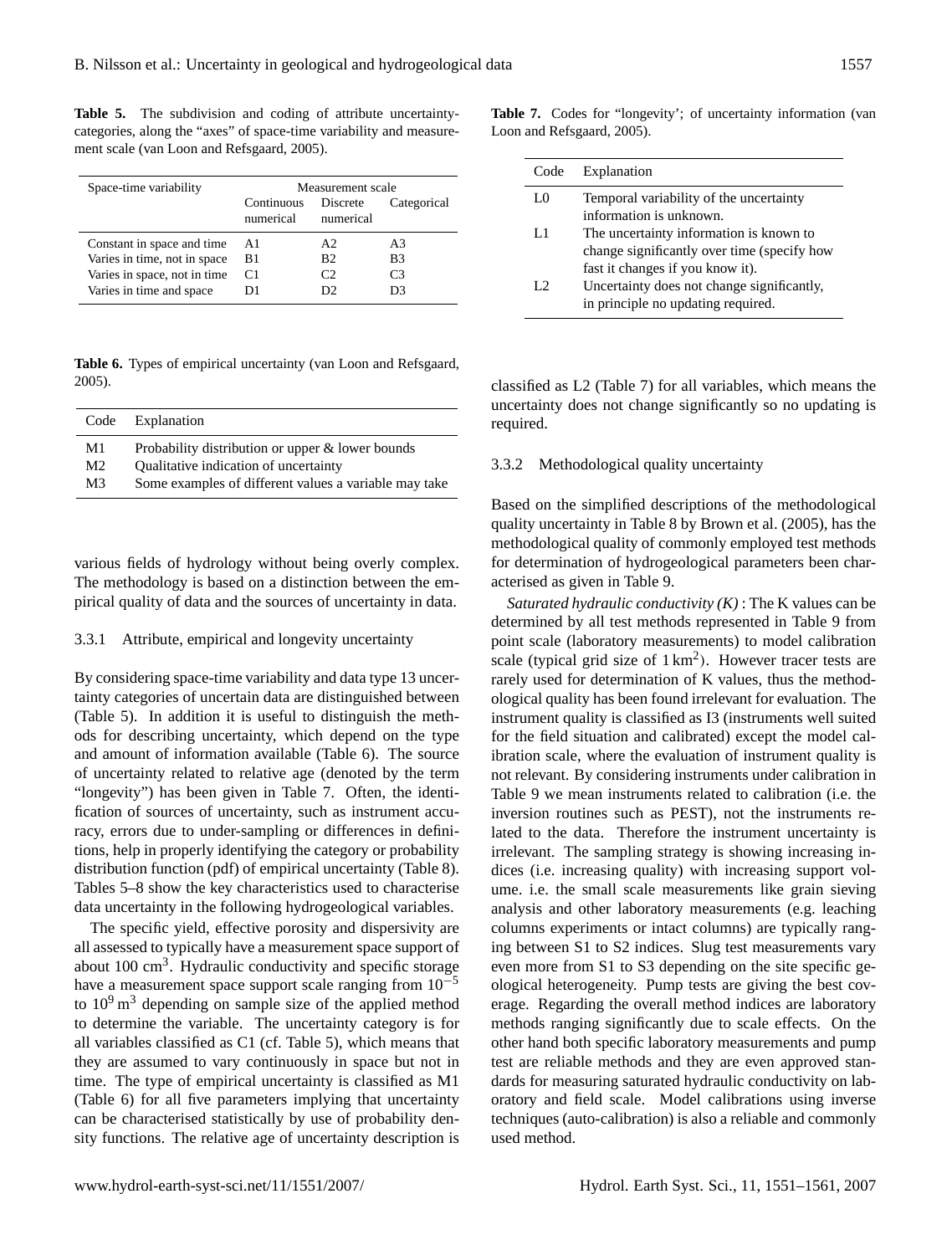**Table 8.** Indices for "methodological quality" of a variable. (\*) One may specify the sampling strategy in the different spatial dimensions  $(Ss = in space, Sh = horizontal, Sv = Vertical)$ , and also in time  $(St)$ . (\*\*) Under "overall" method' we group the combined and described procedures to collect/transport/process/calculate the variable of interest. (From van Loon and Refsgaard, 2005).

| Instrument quality                                    | Sampling strategy (*)         | Overall method $(**)$          |  |
|-------------------------------------------------------|-------------------------------|--------------------------------|--|
| I <sub>4</sub>                                        | S <sub>4</sub>                | 04                             |  |
| Instrument quality is irrele-                         | Full coverage, no sampling    | Approved standard in well-     |  |
| vant.                                                 | involved.                     | established discipline.        |  |
| 13                                                    | S <sub>3</sub>                | O <sup>3</sup>                 |  |
| Instruments well suited for                           | Large sample of direct mea-   | Reliable method, common        |  |
| the field situation and cali-                         | surements, good sample de-    | within discipline.             |  |
| brated.                                               | sign, controlled experiments  |                                |  |
|                                                       | and cross-validation.         |                                |  |
| 12                                                    | S <sub>2</sub>                | O <sub>2</sub>                 |  |
| well<br>Instruments<br>are<br>not                     | Indirect measurements, his-   | Acceptable method, but lim-    |  |
| field<br>matched<br>for<br>the                        | torical field data, uncon-    | ited consensus on reliability. |  |
| situation,<br>calibration<br>no                       | trolled experiments, or small |                                |  |
| performed.                                            | sample of direct measure-     |                                |  |
|                                                       | ments.                        |                                |  |
| $_{11}$                                               | S1                            | O <sub>1</sub>                 |  |
| Instruments of questionable                           | Educated guesses, very in-    | Unproven methods,<br>ques-     |  |
| reliability and applicability.                        | direct approximations, hand-  | tionable reliability.          |  |
|                                                       | book or "rule of thumb" esti- |                                |  |
|                                                       | mates.                        |                                |  |
| <b>IO</b>                                             | S <sub>0</sub>                | O <sub>0</sub>                 |  |
| Instruments of unknown qual-<br>ity or applicability. | Pure guesses.                 | Highly subjective method.      |  |

*Specific yield*  $(S_v)$  : Retention curve determinations on laboratory scale have instrument quality range from not well to well match of the field conditions. Keur and Vangsø (this HESS issue) describe more thoroughly the application of retention curves to determination of physical parameters on various scales. Pump tests have the highest instrument quality, best coverage of sampling strategy and is an overall reliable method. Model calibration is commonly used and seen as an acceptable method for  $S_y$  estimation but there is limited consensus on the reliability of the results.

*Specific storage*  $(S_s)$  has been characterised with the same indices ranking as  $S_y$  but on laboratory scale are retentions curves exchanged with geotechnical triaxial tests to determine specific storage.

*Effective porosity (n)*: This variable has the instrument quality well suited at both small and large scale. All test methods are ranking between educated guesses to indirect measurements. Results derived from tracer tests can among others be used for effective porosity estimation. All test methods are grouped as acceptable methods even with some specific methods appearing as approved standards for porosity measuring.

*Dispersivity* ( $\alpha$ ): The alpha value is limited to be determined from the larger scale methods: tracer test and model calibration.

In general, the HarmoniRiB framework indices for the methodological quality increase with increasing support volume, which the different test methods represent. Individual indices show higher variability at small scale test methods compared to larger scale methods due to effects of spatial scale.

## **4 Discussion and conclusions**

Uncertainty assessment is an important aspect of water resources management. First of all, water management decisions should be made with full information on the underlying uncertainties. Secondly, credibility of model predictions among stakeholders is important for achieving consensus and robust decisions. Overselling of model capabilities is "poison" for establishing such credibility. Instead, explicit information on the involved uncertainties may help creating a more balanced view on the capability of models and in this way pave the road for improving the credibility of models.

Assessments of uncertainty in hydrogeological data and conceptual models are prerequisites for assessment of uncertainty in model predictions, and as such they are crucial. Uncertainty assessments are common in the scientific community, but not yet in the professional world of water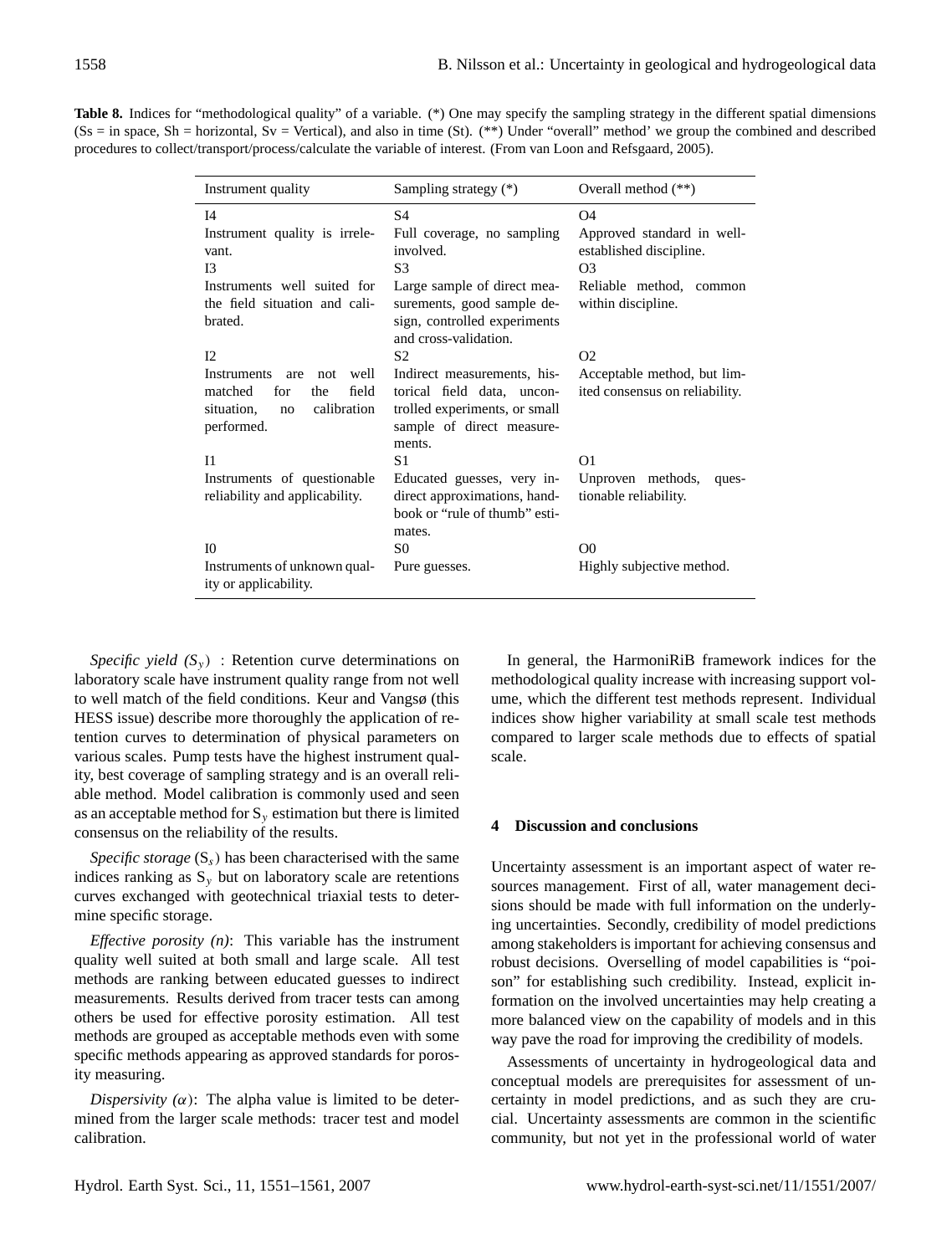| Test method             | Saturated<br>hydraulic<br>conductiv-<br>ity | Specific<br>yield | Specific<br>storage | Effective<br>porosity | Dispersivity   |
|-------------------------|---------------------------------------------|-------------------|---------------------|-----------------------|----------------|
|                         | (K)                                         | $(S_y)$           | (S <sub>s</sub> )   | (n)                   | $(\alpha)$     |
|                         | I3                                          |                   |                     | I <sub>3</sub>        |                |
| Grain size $+$ formula  | $S1-S2$                                     |                   |                     | $S1-S2$               |                |
|                         | O <sub>2</sub>                              |                   |                     | O <sub>2</sub>        |                |
|                         | I <sub>3</sub>                              | $I2-I3$           | $I2-I3$             | <b>I3</b>             |                |
| Laboratory measurements | S <sub>2</sub>                              | S <sub>2</sub>    | S <sub>2</sub>      | S <sub>2</sub>        |                |
|                         | $O2-O4$                                     | $O2 - O4$         | $O2 - O4$           | $O2-O4$               |                |
|                         | $I2-I3$                                     |                   |                     |                       |                |
| Slug test               | $S1-S3$                                     |                   |                     |                       |                |
|                         | $O2-O3$                                     |                   |                     |                       |                |
|                         | I3                                          | I3                | I <sub>3</sub>      |                       |                |
| Pump test               | $S3-S4$                                     | $S3-S4$           | $S3-S4$             |                       |                |
|                         | $O3-O4$                                     | $O3 - O4$         | $O3 - O4$           |                       |                |
|                         |                                             |                   |                     | 13                    | I3             |
| Tracer test             |                                             |                   |                     | S <sub>2</sub>        | S <sub>2</sub> |
|                         |                                             |                   |                     | O <sub>3</sub>        | O <sub>3</sub> |
|                         | I <sub>4</sub>                              | I4                | I <sub>4</sub>      | I4                    | I4             |
| Model calibration       | S <sub>2</sub>                              | S <sub>2</sub>    | S <sub>2</sub>      | S2                    | S <sub>2</sub> |
|                         | O <sub>3</sub>                              | O <sub>2</sub>    | O <sub>2</sub>      | $O2 - O3$             | $O2 - O3$      |

**Table 9.** Methodological quality: Instrument quality (I); Sampling strategy (S) and Overall method (O). –: test method not common/relevant for determination of specific hydraulic parameter values.

management. We therefore have a major task in promoting the use of our uncertainty concepts and tools in practise.

In this paper, examples from the most current scientific literature that deal with uncertainty on model structure and uncertainty in parameter variables are given. Quantification of the uncertainty due to model structure is an area of novel interest, where only few operational methods have been developed. Some of the present techniques to describe the uncertainty related to geological model structure are presented and some strategies on interpretation of geological model structure are identified. In addition, uncertainty and scale of support in the hydrogeological data variables: saturated hydraulic conductivity, specific yield, specific storage, effective porosity and dispersivity are evaluated. The variables are related to the following test methods: grain size analysis, other laboratory measurements, slug tests, pump tests, tracer tests and model calibrations.

Uncertainty in the hydrogeological data variables is in this study characterised and assessed within the methodological framework of the HarmoniRiB classification, where the rating of the quality of methods can be given in a more structured overview. In general, the HarmoniRiB framework indices for the methodological quality increase with increasing support volume, which the different test methods represent. Individual indices shows higher variability at small scale test methods compared to larger scale methods due to effects of spatial scale. The use of the HarmoniRiB classification makes it possible to carry out systematic comparison of uncertainties arising in different data types required for evaluating the effect and cost of a measure in relation to preparing a water management plan in relation to the EU Water Framework Directive.

Scientifically there are two major tasks ahead of us to be solved. While the statistical tools for characterising uncertainty are well developed, it should be realised that many aspects of uncertainty cannot be quantified but have to be described qualitatively or subjectively. This applies particularly to geological uncertainty where knowledge on geological history and formation processes basically is qualitative. If we do not allow qualitative descriptions of uncertainty we exclude much of the geological knowledge. The second major challenge lies in handling of model structure uncertainty, which in case of groundwater models corresponds to uncertainty in hydrogeological conceptual models. In cases where models are used for making extrapolatory predictions, i.e. predictions beyond conditions and data for which a model was calibrated and tested, model structure uncertainty is known often to be the dominant source of uncertainty. And such extrapolations are situations where models are most needed, because relevant explicit data on the decisions variables of interest do not exist. While methods for handling uncertainty in geological data are well known we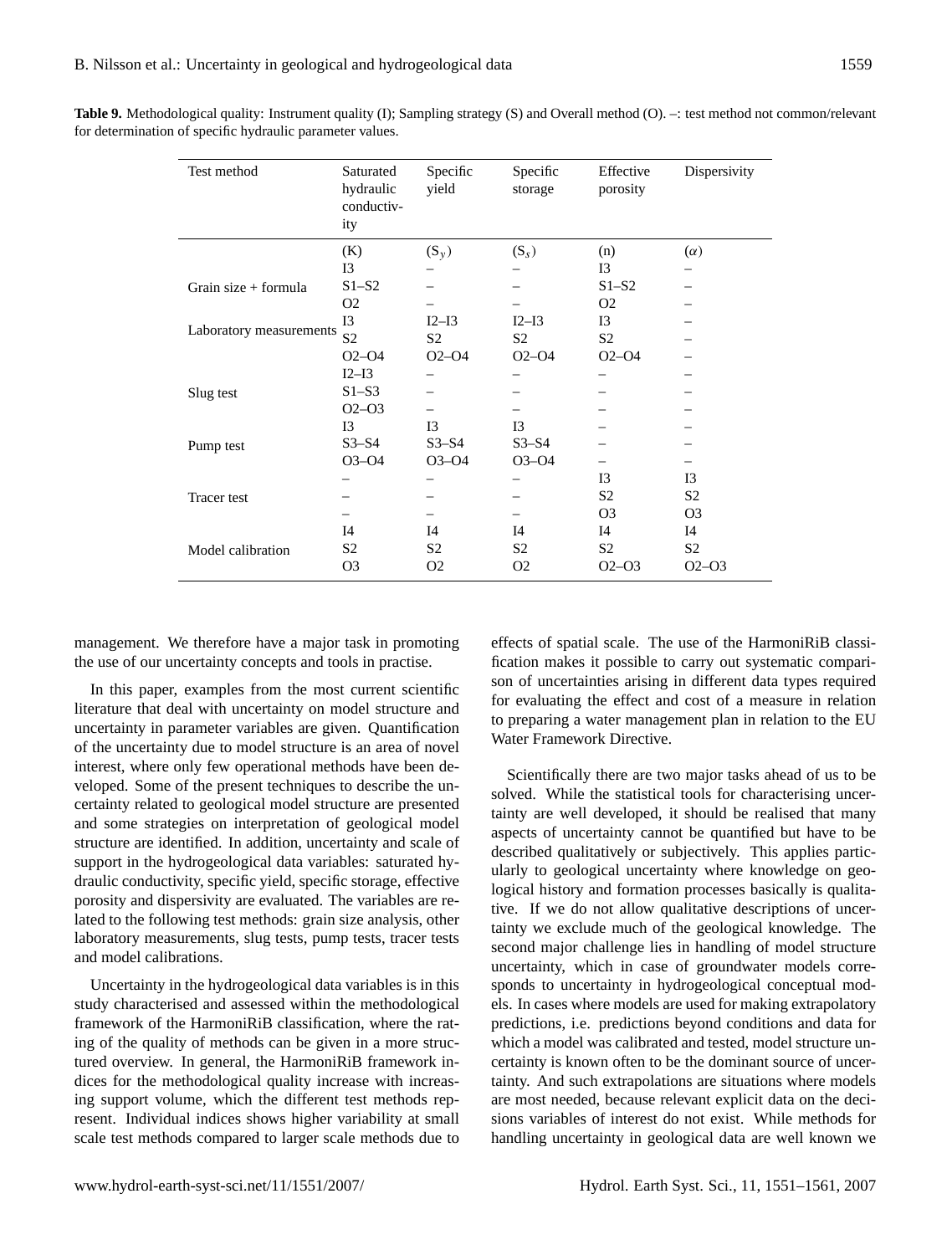have a major challenge in developing and testing concepts for handling model structure uncertainty, and to make best possible use of qualitative geological knowledge in this context.

*Acknowledgements.* The present work was carried out within the Project "Harmonised Techniques and Representative River Basin Data for Assessment and Use of Uncertainty Information in Integrated Water Management (HarmoniRiB)", which is partly funded by the EC Energy, Environment and Sustainable Development programme (Contract EVK1-CT2002-00109)

Edited by: J. Freer

## **References**

- Anderson, M. P.: Hydrogeologic facies models to delineate largescale spatial trends in glacial and glaciofluvial sediments, Geological Society America Bulletin, 101, 501–511, 1989.
- Anderson, M. P. and Woessner, W. W.: Applied groundwater modelling, simulation of flow and advective transport. Academic Press, San Diego, California, 1992
- Bersezio, R., Bini, A., and Giudici, M.: Effects of sedimentary heterogeneity on groundwater flow in a Quaternary pro-glacial delta environment: joining facies analysis and numerical modelling, Sedimentary Geology, 129, 327–344, 1999.
- Bradbury, K .R. and Muldoon, M. A.: Hydraulic conductivity determination in lithified glacial and fluvial materials, In: Ground Water and Vadose Zone Monitoring, ASTM STP 1053, edited by: Nielsen, D. M. and Johnsen, A. I., American Society for testing Materials, Philadelphia, 138–151, 1990.
- Brown, J. D., Heuvelink, G. B. M., and Refsgaard, J. C.: An integrated framework for assessing and recording uncertainties about environmental data, Water Sci. Technol., 52(6), 153–160, 2005.
- Brown JD and Heuvelink GBM: Data Uncertainty Engine (DUE) User's Manual. University of Amsterdam. [http://www.](http://www.harmonirib.com) [harmonirib.com,](http://www.harmonirib.com) 2006.
- Carrera, J. and Neuman, S. P.: Estimation of aquifers parameters under transient and steady state conditions: 1. Maximum likelihood method incorporating prior information, Water Resour. Res., 22, 199–210, 1986.
- Carle, S. F. and Fogg, G. E.: Transition probability based on indicator geostatistics, Mathematical Geology, 28, 453–477, 1996.
- Carle, S. F. and Fogg, G. E.: Modelling spatial variability with one and multidimensional continuous-lag Markov chains, Mathematical Geology, 29, 891–917, 1997.
- Clauser, C.: Permeability of crystalline rocks, Eos 73, 233–238, 1992.
- Cooley, R. L.: A theory for modelling ground-water flow in heterogeneous media. U.S.G.S. Professional Paper, vol. P 1679. U.S. Geological Survey, Denver, CO, 220 pp., 2004.
- Dagan, G.: Statistical theory of groundwater flow and transport: Pore to laboratory, laboratory to formation and formation to regional scale, Water Resour. Res., 22(9), 120S–134S, 1986.
- Dagan, G., Fiori, A., and Jankovi, I.: Flow and transport in highly heterogeneous formations : 1. Conceptual framework and validity of first-order approximations, Water Resour. Res., 39, 1268, doi:10.1029/2002WR001717, 2003.
- de Marsily, G., Delay, F., Teles, V., and Schafmeister, M. T.: Some current methods to represent the heterogeneity of natural media in hydrogeology, Hydrogeol. J., 6(1), 115–130, 1998.
- Eaton, T.: On the importance of geological heterogeneity for flow simulation, Sedimentary Geology, 184, 187–201, 2006.
- European Commission: EU Water Framework Directive (Directive 2000/60/EC). European Parliament and Commission, Official Journal (OJ L 327) on 22 December 2000.
- Fogg, G. E.: Groundwater flow and sand body interconnectedness in a thick multiple aquifer system, Water Resour. Res., 22, 679– 694, 1986.
- Fogg, G. E., Noyes, C. D., and Carle, S. F.: Geologically based model of heterogeneous hydraulic conductivity in an alluvial setting, Hydrogeol. J., 6(1), 131–143, 1998.
- Fraser, G. S. and Davis, J. M. (Eds.): Hydrogeologic models of sedimentary aquifers, SEPM Concepts in Hydrology and Environmental geology, vol. 1. Society for Sedimentary Geology, Tulsa, OK. 180 pp., 1998.
- Freeze, R. A. and Cherry, J. A.: Groundwater. Prentice Hall, Englewood Cliffs, NJ 07632, USA, 1979.
- Funtowicz, S. O. and Ravetz, J. R.: Uncertainty and Quality in Science for Policy. Kluwer, Dordrecht; 229 p., 1990.
- Gelhar, L. W.: Stochastic subsurface hydrology from theory to application, Water Resour. Res., 22(9), 135S–145S, 1986.
- Gelhar, L. W.: Stochastic subsurface hydrology, Englewood Cliffs, NJ, Prentice Hall, 1993.
- Harrar, W. G., Sonnenborg, T. O., and Henriksen, H. J.: Capture zone, travel time and solute transport predictions using inverse modelling and different geological models, Hydrogeol. J., 11, 536–548, 2003.
- Henriksen, H. J., Troldborg, L., Nyegaard, P., Sonnenborg, T. O., Refsgaard, J. C., and Madsen, B.: Methodology for construction, calibration and validation of a national hydrological model for Denmark, J. Hydrol., 280, 52–71, 2003.
- Højberg, A. L. and Refsgaard, J. C.: Model Uncertainty Parameter uncertainty versus conceptual models, Water Sci. Technol., 52(6), 177–186, 2005.
- Isaaks, E. D. and Srivastava, R. M.: An Introduction to Applied Geostatistics. Oxford University Press, New York, USA, 1989.
- Klingbeil, R., Kleineidam, S., Asprion, U., Aigner, T., and Teutsch, G.: Relating lithofacies to hydrofacies: Out-crop hydrogeological characterization of Quaternary gravel deposits, Sedimentary Geology, 129, 299–310, 1999.
- Koltermann, C. E. and Gorelick, S. M.: Heterogeneity in sedimentary deposits: A review of structure-imitating, process-imitating and descriptive approaches, Water Resour. Res., 32, 2617–2658, 1996.
- Kupfersberger, H. and Deutsch, C. V.: Ranking stochastic realizations for improved aquifer response uncertainty assessment, J. Hydrol., 223(1–2), 54–65, 1999.
- National Research Council: Conceptual models of flow and transport in vadose zone. National Academy Press, Washington, DC., 2001.
- Neuman, S. P. and Weirenga, P. J.: A comprehensive strategy of hydrogeologic modelling and uncertainty analysis for nuclear facilities and sites, NUREG/CR-6805, 2003.
- Nilsson, B., Sidle, R. C., Klint, K. E., Bøggild, C. E., and Broholm, K.: Mass transport and scale-dependent hydraulic tests in a heterogeneous glacial till-sandy aquifer system, J. Hydrol., 243,